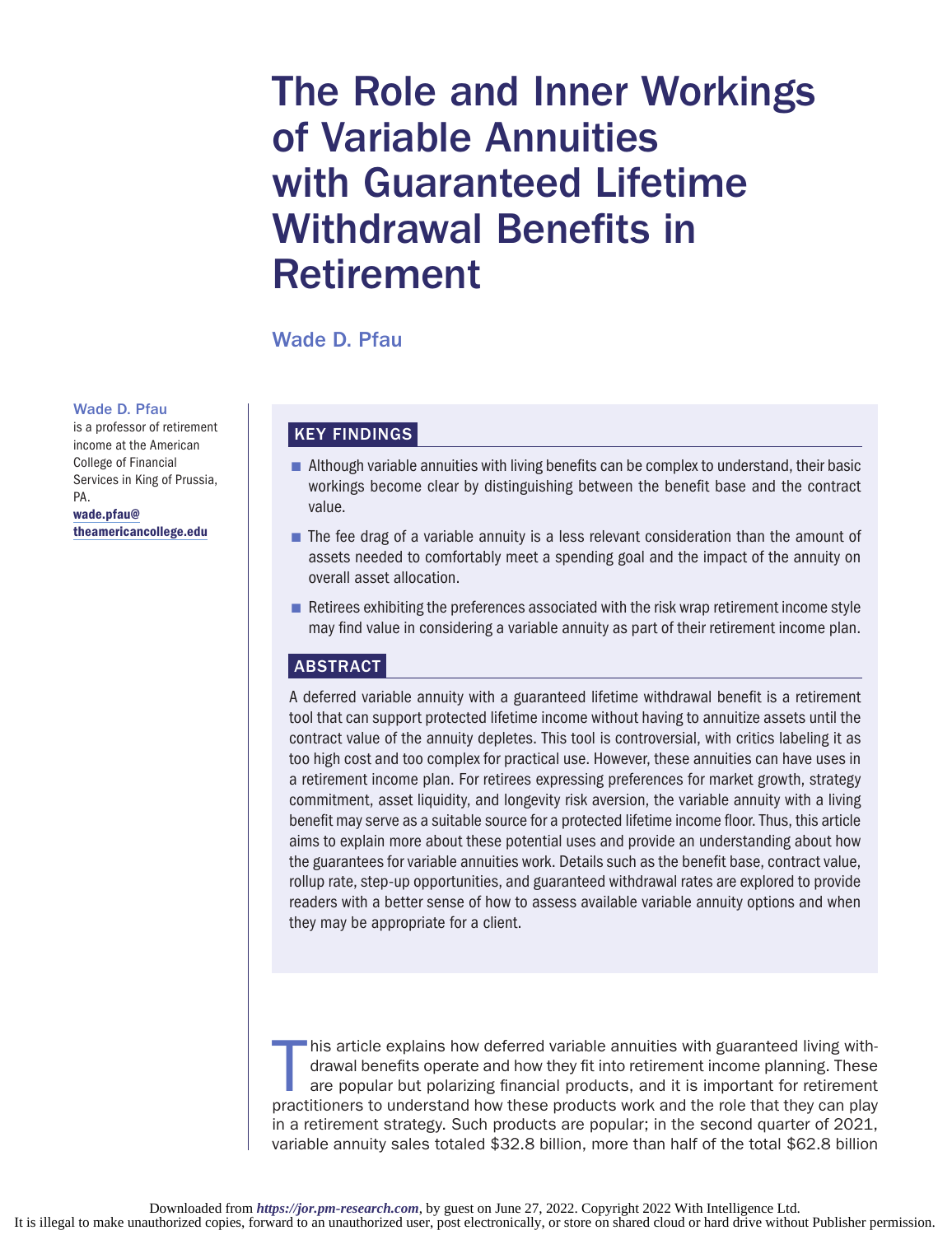of annuity sales that quarter (Secure Retirement Institute 2021). In addition, the Setting Every Community Up for Retirement Enhancement (SECURE) Act, passed in 2019, helped pave the way for greater future use of variable annuities inside of qualified retirement plans. Such annuities are polarizing in the sense that many financial professionals view them as overpriced, complex, and unnecessary tools that are "sold" rather than "bought." I seek to unwrap these complexities to provide financial professionals with a better understanding of how the products function, with the hope that this assists them in exercising proper due diligence about this product category.

Different retirement income approaches are viable in the sense that they work best for individuals with a specific set of preferences and attitudes. Retirees need to be comfortable and buy in to their strategy. As a first step, we consider the preferences of individuals who may be attracted to the product class of deferred variable annuities with guaranteed lifetime withdrawal benefits (GLWBs). Murguia and Pfau (2021) outline retirement income styles that can be matched to the competing viable approaches for retirement based on an individual's preferences for sourcing their retirement income. One of four primary and viable retirement income styles is risk wrap, and a deferred variable annuity with a GLWB can match the preferences of individuals with this style. Within the Retirement Income Style Awareness (RISA) framework outlined by Murguia and Pfau (2021), two other styles—total return and income protection—tend to display more naturally consistent preferences for retirement income. Those favoring total returns tend to feel comfortable relying on stock market growth to support their retirement income (probability based) and prefer to keep options open for new opportunities or plan changes (optionality). Spending from diversified investment portfolios meets the preferences for these individuals. In contrast, people with an income protection style favor contractual protections (safety first) over relying on market growth and are more comfortable committing to a lifetime strategy that solves their retirement income need (commitment). Income protection explains the world of simple income annuities that exchange a premium for a set floor of ongoing lifetime income.

Although the language of the RISA profile is a more recent development, the creation of variable annuities with income riders can be understood as an effort by the retirement profession to design tools that match the less commonly correlated behavioral preferences of individuals with a risk wrap style. Risk wrap represents a hybrid style that combines a probability-based comfort with relying on market growth and a commitment orientation. These individuals have mixed feelings about the role of stock market growth in their retirement strategy. While they maintain a probability-based outlook with a desire for market participation, they also want to commit to a solution that provides a structured income stream over their lifetime. They back-load retirement income, which reflects a fear of outliving their assets (i.e., longevity risk aversion) and a concern about not being able to cover their core retirement expenses.

Since the 1990s, the insurance industry has created structured tools that are more aligned with this combination of preferences. Variable annuities with living benefits can be designed to offer upside growth potential alongside secured lifetime spending even if markets perform poorly. Such tools also maintain technical liquidity of the underlying assets as deferred annuity assets remain on the balance sheet and can be managed, with their values and allocations shown on portfolio statements. There thus are commitment and back-loaded protection, but these strategies can also be reversed, with remaining assets returned to those individuals who decide that they no longer want or need lifetime spending protection. As a means of accommodating the concerns of real-world retirees with the risk wrap profile, deferred variable annuities with lifetime income protections developed as a compromise between downside protection and upside potential, providing a type of structured put option on the stock market to support sustainable retirement spending.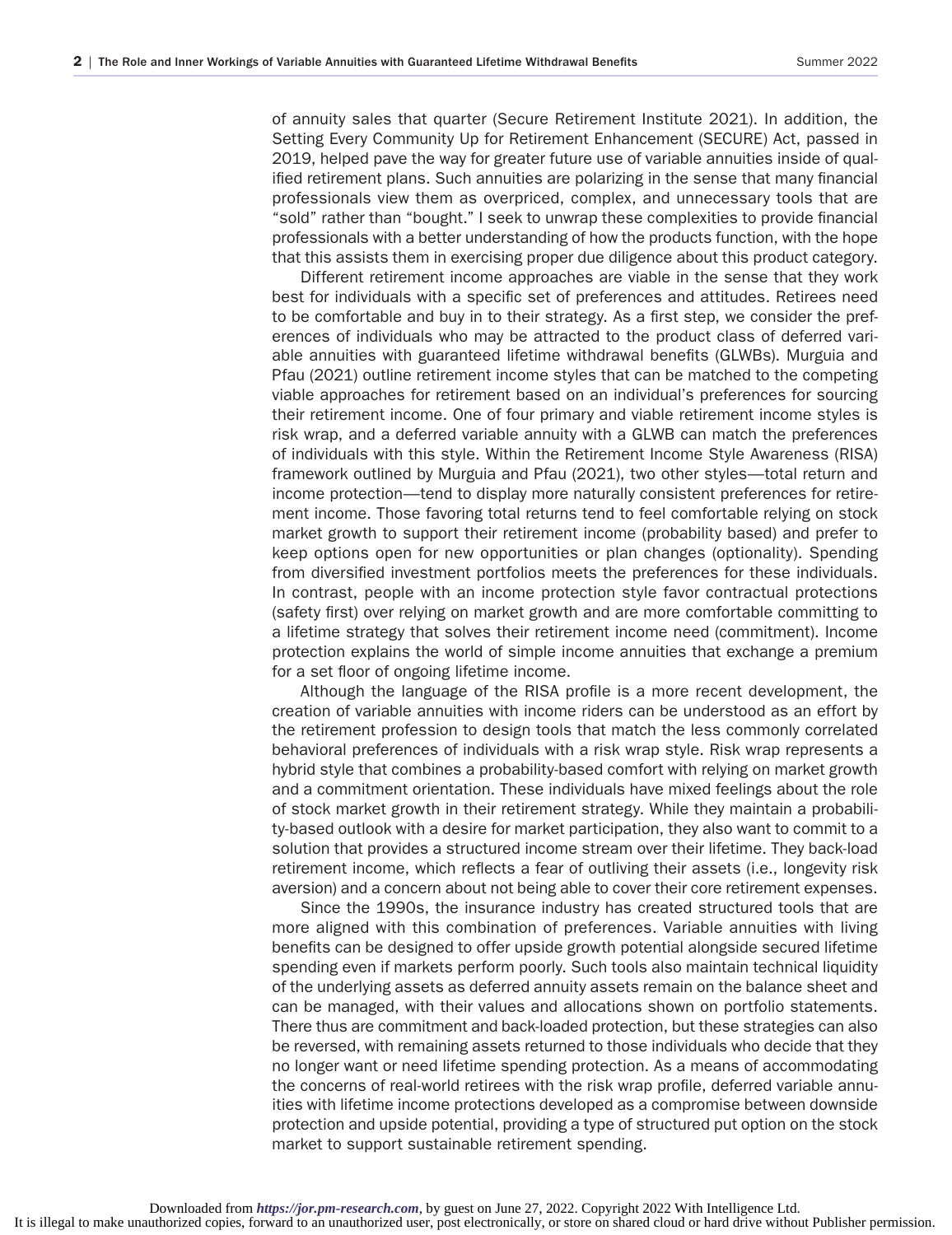The appeal to retirees is based on the combination of downside protection with a protected income stream, upside growth potential through the underlying investments in annuity subaccounts, and maintenance of the liquidity of the underlying assets while also offering the potential for tax deferral when compared with taxable investments. For variable annuities, retirees can view their account values; they can continue to invest in funds (technically called variable insurance trusts but similar to mutual funds) within the annuity subaccounts; and any funds remaining at death are generally available to beneficiaries as a death benefit—all while ensuring protected retirement income for life.

Lifetime income insures against outliving assets in retirement, which results from living too long, experiencing poor investment returns, or both. In addition, in some situations, variable annuities might help to achieve more efficient outcomes in retirement by providing a better combination of spending and legacy funds. These outcomes relate to asset allocation and whether it may change when an income guarantee is in place. Income guarantees provide greater relative benefits to retirees who are willing to invest more aggressively with the spending protection in place.

Limited academic research addresses variable annuities. Most recently, Friedberg and Webb (2021) analyze the impact of variable annuity use on a representative household under different scenarios for capital market returns, asset allocation, age to initiate the income benefit, and modeling for the income step-ups with the annuity strategy. For risk-averse households, annuity equivalent wealth (i.e., the amount of additional wealth required for a household without an annuity to feel equally happy) is positive for a variety of scenarios. This result confirms a finding by Steinorth and Mitchell (2015) that variable annuities with living benefits can improve household well-being relative to a strategy that excludes such annuities. In addition, Huang, Milevsky, and Salisbury (2014) provide guidance for consumers on how to maximize the benefits received from a living benefit on a variable annuity—in most circumstances, they suggest beginning guaranteed withdrawal payments as soon as possible. Friedberg and Webb (2021) counter this point, suggesting that household utility may be improved in some scenarios by delaying the start of guaranteed income distribution to benefit from growth in that eventual income.

The features and workings of deferred variable annuities with income riders can be rather complex. Prospectuses about variable annuities can be hundreds of pages long. Features are not standardized among companies, making comparisons more difficult. Because a variable annuity has many moving parts—and because consumers tend to latch on to certain characteristics and downplay other important characteristics—different providers seek to tweak the characteristics of their product offerings to better appeal to consumers while also adjusting other less salient features in a less attractive direction.

For investors just starting to investigate deferred variable annuities, the complexities relate to understanding how the income guarantee works and how its fees are structured. A few key terms include contract value of assets, guaranteed benefit base, possibility of step-ups, and rollup rate applied during the deferral period. Different companies use various names for these features, so some translation may be necessary when reviewing a specific product.

This discussion includes five general categories: (1) how guarantees grow during the deferral period, (2) how guaranteed withdrawals are determined and how they can grow during the distribution period, (3) how the death benefit works, (4) how the insurance company manages the risk it creates by offering the guarantee, and (5) how a consumer evaluates different annuity products with varying downside protections and upside exposure.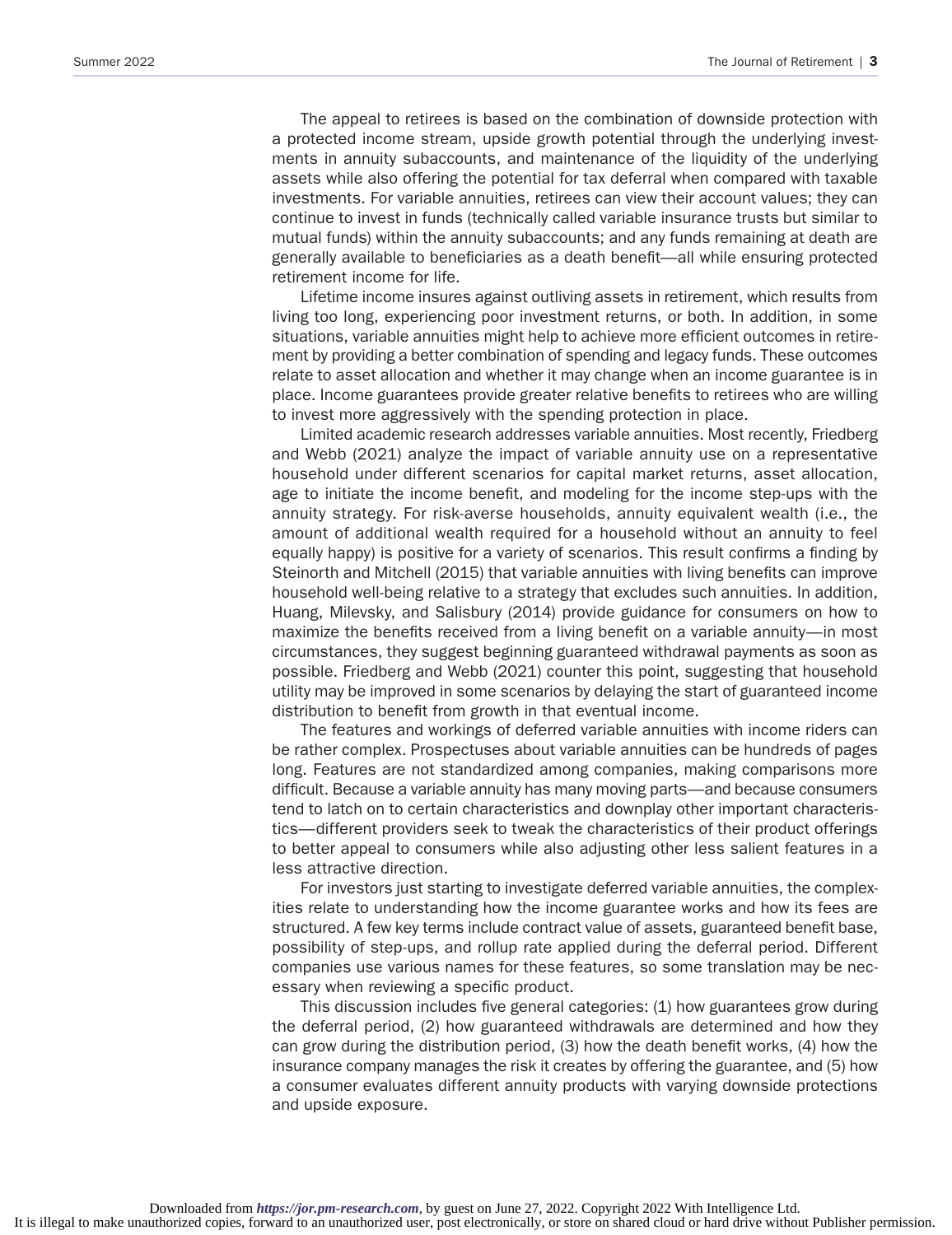## DEFERRAL PERIOD

A potentially confusing way to classify annuities depends on whether they are immediate or deferred. The confusion relates to the idea that this classification is not about when guaranteed income begins but rather when the act of annuitization takes place. Some deferred annuities could provide income immediately through structured lifetime payments while some immediate annuities may defer income payments. For the former, variable annuities with income riders are a type of deferred annuity, even if the deferral period is skipped and guaranteed distributions start immediately. They are still called deferred annuities in this case because technically the contract does not annuitize into a guaranteed income stream from the insurer's general account until the contract value of the underlying assets falls to zero. This allows for greater control over decisions related to the annuity assets, in terms of both how they are invested and how distributions are taken. While assets remain, the retirees spend their own funds and hold an option to receive an annuitized lifetime income stream as defined by the benefit in the event that the contract value of the annuity is depleted.

For deferred variable annuities with living benefits, we begin by analyzing the growth process for the guaranteed benefit base during the deferral or accumulation period before distributions begin (when there is a distribution). Indeed, this section is only relevant to clients who do not wish to take income now but rather income soon or income later. For these latter groups, the interaction between what happens in the deferral period and the distribution period impacts their experience. This growth is important because it is subsequently used to determine the amount of guaranteed lifetime income provided by the annuity.

Deferred variable annuities with income guarantee riders generally support the ability to lock in a guaranteed growth rate on the benefit base during the accumulation period, before guaranteed distributions begin—including the ability to define the benefit base as the high watermark of the contract value of the underlying assets on contract anniversary dates. The benefit base is a hypothetical number used to calculate the amount of guaranteed income paid during the withdrawal phase. The benefit base is distinct from the contract value of assets (i.e., what the owner could access based on actual account growth net of fees and any surrender charges).

For example, if the rollup rate for the benefit base is an annually compounded 6%, the value of the benefit base would double in approximately 12 years. The benefit base could grow even larger if the contract value increased on the relevant dates (i.e., when the benefit base figure is checked). Conversely, the actual contract value of the underlying assets is determined by market performance. If the market has underperformed and if the value of the benefit base is significantly higher than the contract value of the underlying assets, then the income guarantee is in the money: the benefit base is larger than the contract value. In such a case, the owner will be more compelled to continue paying for the rider and to receive the guaranteed income as calculated on this higher benefit base.

On the other hand, if the market has performed well, the contract value of the underlying assets may be close to, or the same as, the value of the benefit base. In this case, the retiree may consider whether it is worthwhile to begin taking distributions with the income guarantee, return the contract value of the underlying assets to an unprotected investment portfolio, or exchange into a different annuity with better withdrawal opportunities for the contract value.

In general, the benefit base can grow at the higher of either a guaranteed rollup rate or the high watermark achieved through investment growth of the contract value for the underlying assets held inside the annuity. The interaction between the two can get confusing because rollups and step-ups are not interchangeable terms.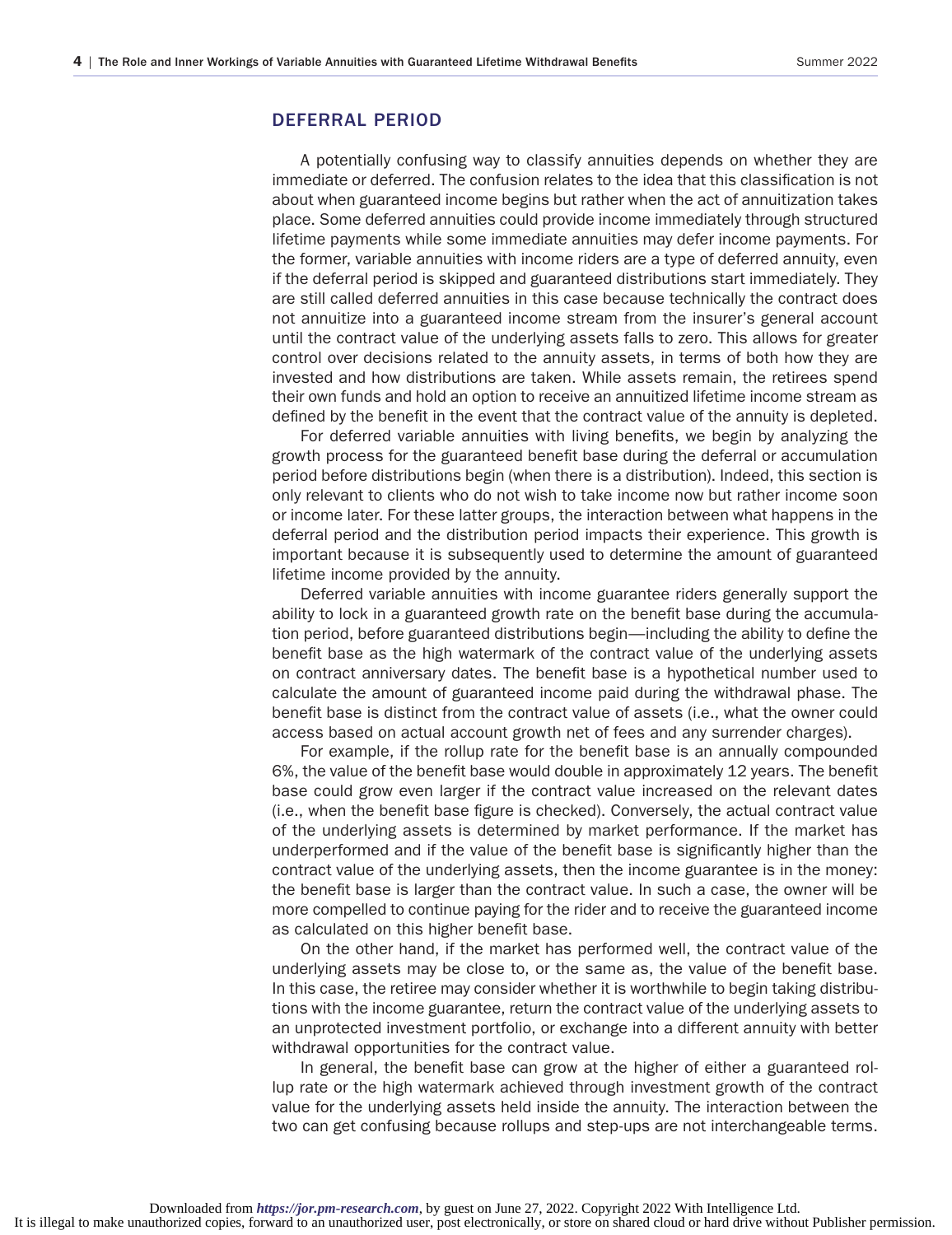#### **EXHIBIT 1**

Guaranteed Benefit Base for \$100,000 Premium in a Deferred Variable Annuity with a 5% Annually Compounded Rollup Rate



Rollups are a guaranteed minimum growth rate for the benefit base, and step-ups are increases for the benefit base triggered when the contract value of the underlying assets in the annuity subaccounts achieves a new high watermark value.

For instance, we can consider a rollup rate that is applied annually on the contract anniversary date. If a variable annuity offers a 5% guaranteed compounded rollup rate during the deferral period, then the benefit base supported by a \$100,000 premium would grow to \$127,628 after 5 years (100,000  $\times$  1.05<sup>5</sup>) and to \$162,890 after 10 years (100,000  $\times$  1.05<sup>10</sup>).

If this example instead used a 5% simple growth rate, then 5% of the initial premium would be added to the benefit base after each year, leading to \$125,000 after 5 years and \$150,000 after 10 years. The longer the deferral period, the more opportunity a compounded rollup rate has to move ahead, building on past growth (relative to a simple rollup rate on the initial premium). For instance, given these numbers, a 5% compounded growth rate would beat a 6% simple growth rate after 10 years because the latter would only grow to \$160,000.

Exhibit 1 shows an example of \$100,000 placed into a variable annuity at age 55 that offers a 5% annual compounded growth rate on the benefit base. As mentioned, after 10 years, the benefit base grows to \$162,890. If the contract value of the underlying assets never increases to exceed this guaranteed rollup rate when checked on the relevant dates, then this rate would reflect the benefit base for the annuity.

It is worth emphasizing that the guaranteed rollup rate is not a guaranteed investment return. The guaranteed rollup rate does not apply to the contract value of assets—only to the benefit base used to calculate guaranteed income amounts. This detail is a constant source of confusion for individual investors. Moreover, this rollup rate is applied annually on the anniversary of the date that the contract went into effect, which is also the date when the benefit base would be vested at the new higher value. Some variable annuities apply the rollups more frequently (e.g., daily, monthly, or quarterly). With compounding, more frequent rollups can provide an edge because of the greater opportunity for interest to accumulate on interest. More frequent rollups might still only vest on the contract anniversary date. Guaranteed rollup rates for the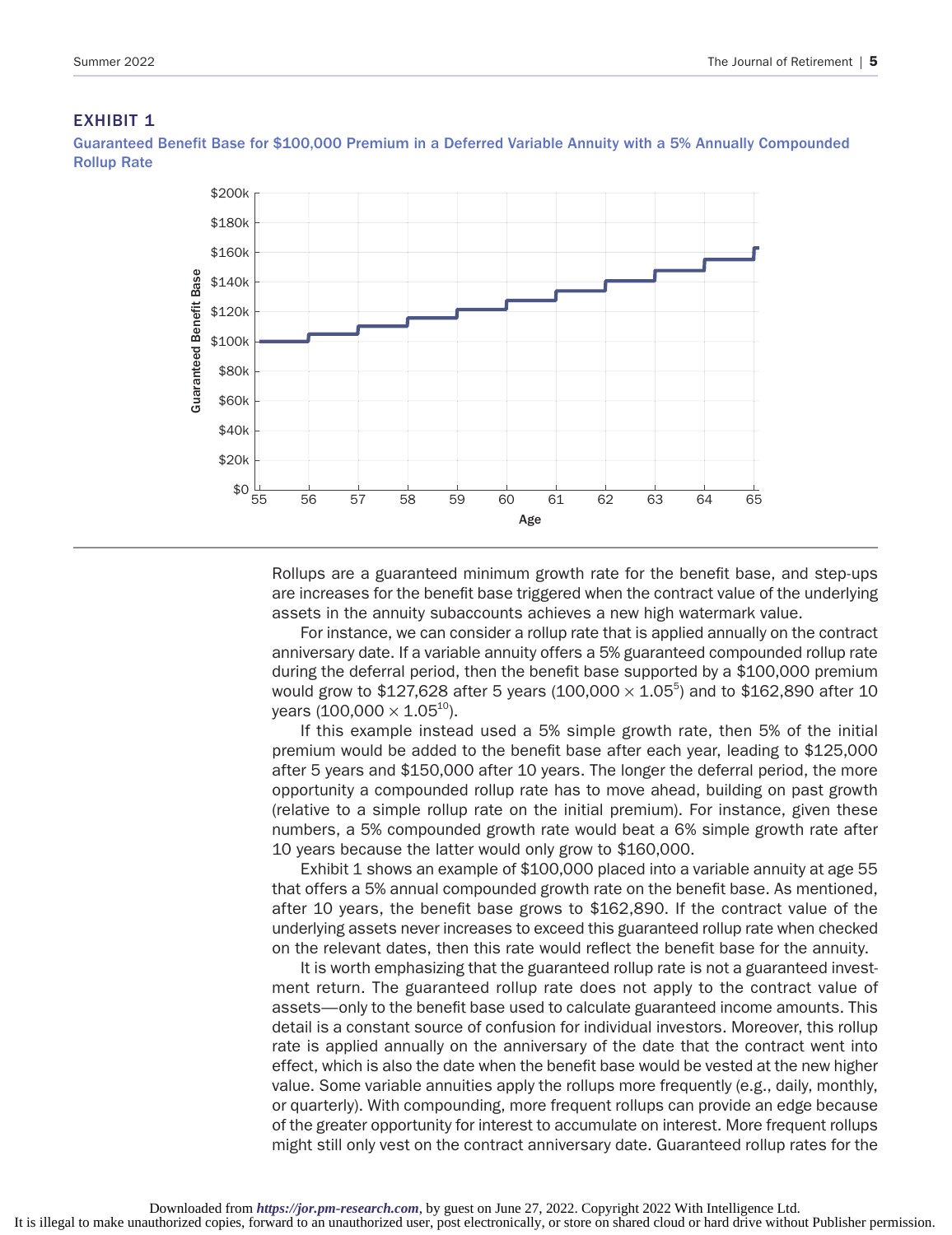#### EXHIBIT 2

Comparison of the Benefit Base with Rollups Stacking on Step-Ups for a Guaranteed Benefit Base for a \$100,000 Premium in a Variable Annuity with a 5% Annual Compounded Rollup Rate



benefit base generally end once guaranteed distributions from the contract begin or otherwise may stop after a certain number of deferral years.

The benefit base also can increase because the contract value of the underlying assets grows to achieve a new high watermark that exceeds the value of the guaranteed benefit base produced through rollups. We must consider how frequently these new high-watermark step-up possibilities are checked for the benefit base and when they vest. Most commonly, these step-ups are applied annually for contract value growth on the contract anniversary date. If the contract is worth more than the guaranteed benefit base on the contract anniversary date, then the benefit base is adjusted upward to match the contract value at that time. In these cases, if the contract value reaches a new high watermark earlier in the year but then drops by the anniversary date, the higher earlier value would not matter. Only the value on the designated date is used to determine whether a new high watermark has been achieved.

As with rollups, the ability to apply step-ups more frequently (e.g., daily, monthly, or quarterly) is valuable to the annuity holder. This ability creates more opportunities for growth in the contract value to achieve new high watermarks for the benefit base.

A final consideration for deferrals is how the rollup rate reacts to step-ups for the benefit base. Two basic options are available. The rollup rate might be applied only to the original premium, or it might stack on top of new high watermarks achieved through asset growth. The latter case is more advantageous to the annuity owner. The easiest way to understand this reasoning is with an example.

Exhibit 2 provides such an example for a \$100,000 premium placed into a variable annuity with a 10-year deferral period that offers a 5% annual compounded rollup rate that is vested on each contract anniversary, as shown in Exhibit 1. The contract value for the underlying annuity assets is also shown in Exhibit 2. We choose the growth of the contract value for this example to illustrate the difference when stacking the rollup rate on step-ups. The contract value trails the guaranteed rollup rate until age 59 when a very large market return pushes the contract value well above the benefit base. This market growth creates a step-up to the new high watermark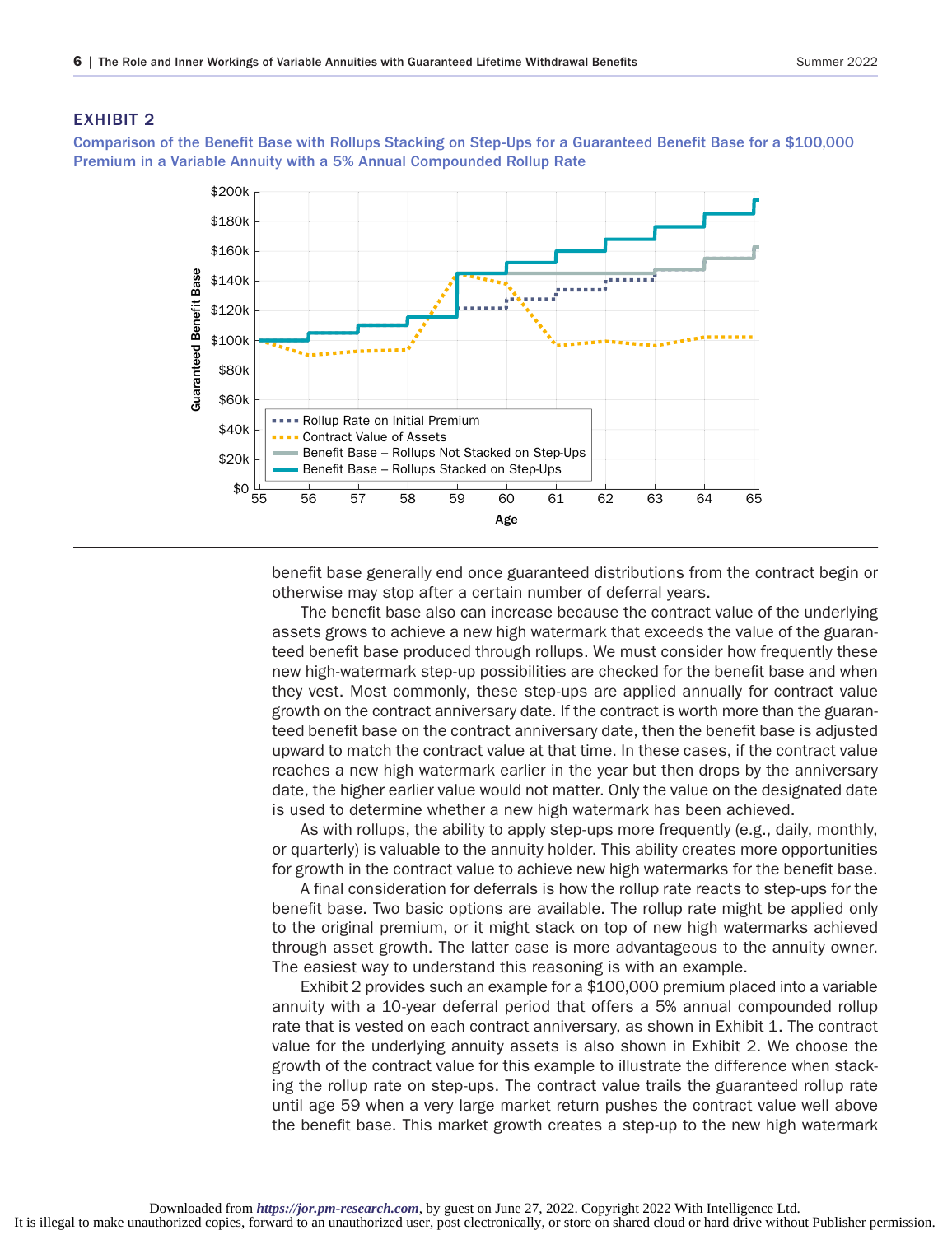for the benefit base. Then, the contract value subsequently declines and trails the benefit base for the remainder of the deferral period.

With that step-up at age 59, the rollups may respond in two ways. Without stacking, the rollup continues to apply only to the original premium, and the benefit base stays at the high watermark level achieved at age 59 until age 63 when the cumulative rollups once again allow the benefit base to grow. In this example, the benefit base at age 65 reaches the same \$162,890 value. For a temporary period between ages 59 and 63, the benefit base is larger, which could be beneficial if the owner decided to begin lifetime distributions earlier than planned, but it otherwise does not impact the amount of guaranteed income if distributions begin at 65.

We can observe how stacking leads to a much better outcome in this example. With stacking, once the new high watermark is achieved at age 59, the rollup rate is applied to this new high watermark rather than only to the original premium, allowing for greater subsequent growth of the benefit base at the rollup rate from that new high watermark. In this example, stacking allows the benefit base to grow to \$194,477 at age 65. This stacking thus lays a foundation for 19% more income from the annuity.

As a last thought in this section, it is also worth mentioning one other way that variable annuities may be designed to offer a higher income rate for a longer deferral, moving away from the hypothetical benefit base and the rollup rate. Instead, a lifetime withdrawal percentage, which is still defined by age bands, is determined by the age that the benefit is purchased rather than the age that income distribution begins. In this case, rather than using a rollup rate with a benefit base, a deferral credit increases the withdrawal rate for each year that the owner defers the start of lifetime income distributions. When the lifetime distributions begin, they are set as a percentage of the contract value at that time, with the percentage rising over time in response to the deferral credits. In the rest of this article, we revert to explanations based on the more common approach of using a rollup rate and benefit base.

#### DISTRIBUTION PERIOD

The deferral period ends once guaranteed lifetime distributions commence. We then enter the distribution period. Guaranteed income is set using an age-based guaranteed withdrawal or payout percentage rate applied to the value of the benefit base. The guaranteed withdrawal rate multiplied by the benefit base sets a guaranteed distribution amount supported for life, even if the contract value of the underlying assets is depleted. Guaranteed distributions may even increase through step-ups if new high watermarks are reached for the underlying asset base on the designated checking dates.

For deferred variable annuities with income riders supporting a GLWB, the guaranteed withdrawal rates or payout rates are most typically based on the age when lifetime guaranteed distributions begin and on whether the distribution is taken by a single individual or a couple. These payout rates can vary among companies and even for different versions of variable annuities offered by the same company. The rates are established at the time of the contract and do not change for that contract holder, even though the rates may change over time for new purchasers.

As a simple example, a company might offer the following payout rates to single individuals based on the age that lifetime withdrawals begin: 4.5% for ages 60 to 64, 5% for ages 65 to 69, 5.5% for ages 70 to 79, and 6.5% for age 80 and older. For couples, payout rates would generally be 0.5% less (e.g., 4.5% at 65) and would be based on the age of the younger person. For couples, another possibility could be payout rates that remain the same as those for single people, but with a higher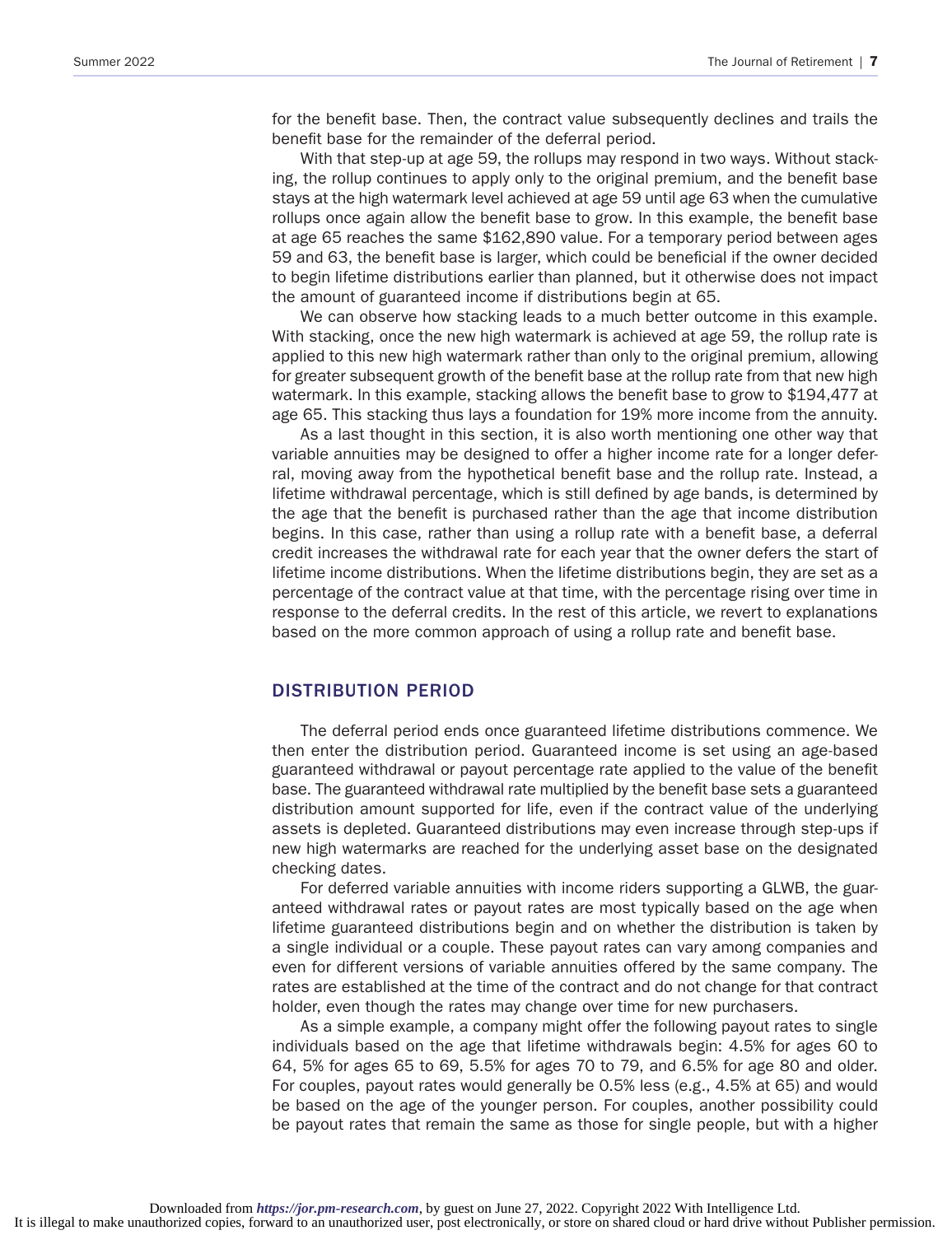fee charged to support the guarantee over the longer expected joint lifetime. Variable annuity payouts usually do not make a distinction between genders (which would benefit longer-lived women relative to men).

The payout rates on variable annuities at different retiree ages are typically less than the payout rate offered by an immediate annuity purchased at the same age (although there are occasional exceptions). This difference can be expected because the variable annuity continues to provide liquidity for the underlying assets and thus the potential for upside growth in the guaranteed income. However, the question remains: how much lower is the payout rate for a variable annuity relative to an income annuity? We return to this issue later when we delve into how to think about the upside potential of a variable annuity.

When the time comes to begin taking guaranteed withdrawals, it is worthwhile to investigate whether applying the contract value of the annuity assets to a higher payout rate possibly available from other annuities could result in a higher guaranteed income when compared to applying a potentially lower payout rate to the annuity's benefit base. For instance, consider a variable annuity with a \$1 million benefit base and a 4.5% payout rate at the current age. If, at this age, a different annuity is offering a 5% payout when the owner wishes to start income distribution, then the owner would be better off exchanging to the other annuity if the contract value is greater than \$900,000 (as that would guarantee more than \$45,000 of annual income) but remaining with the existing annuity if the contract value is less than \$900,000 (as \$45,000 is guaranteed from the benefit base).

It is also important to consider the joint impacts of rollup rates and payout rates on the amount of guaranteed income the annuity can support. Milevsky (2009) describes the separate presentation of rollup rates and guaranteed withdrawal rates as similar to telling consumers the temperature in Celsius when individuals can only make sense of temperatures in Fahrenheit. In this case, what a retiree understands is the amount of income guaranteed by the annuity (or the equivalent internal rate of return provided by the annuity payments).

It may not be immediately obvious whether an annuity with a 5% rollup rate and 5% withdrawal rate is better than an annuity with a 4% rollup rate and a 6% withdrawal rate. The answer also depends on the length of the deferral period before income begins; longer deferral periods increase the relative importance of the rollup rate while shorter deferral periods instead focus more on the withdrawal rate.

Exhibit 3 introduces more clarity on how to better understand the intricacies of rollup rates and withdrawal rates for someone placing a \$100,000 premium into a variable annuity and deferring for 10 years before distributions begin. For instance, a 4% rollup and 6% withdrawal rate support \$8,861 of guaranteed annual lifetime income, which is quite a bit more than the \$8,144 provided by the 5% rollup and 5% withdrawal combination. The former delivers more guaranteed income, which is the whole point of a lifetime income guarantee. To be clear, fees and investment opportunities also matter in determining upside potential, but for now we only consider guaranteed income levels if no step-ups are ever realized.

Individuals considering variable annuities may tend to focus on the guaranteed rollup rate. They may even misunderstand it to mean a guaranteed return on their investment or on contract value rather than a guaranteed return on a hypothetical benefit base that is then used to calculate guaranteed income. This misunderstanding creates room to maneuver; companies can raise the headline rollup rate that receives greater consumer attention while more subtly reducing the subsequent withdrawal rates attached to the benefit base. With this strategy, companies avoid financial responsibility for supporting a higher guaranteed income level than a retiree might otherwise expect with a higher rollup rate.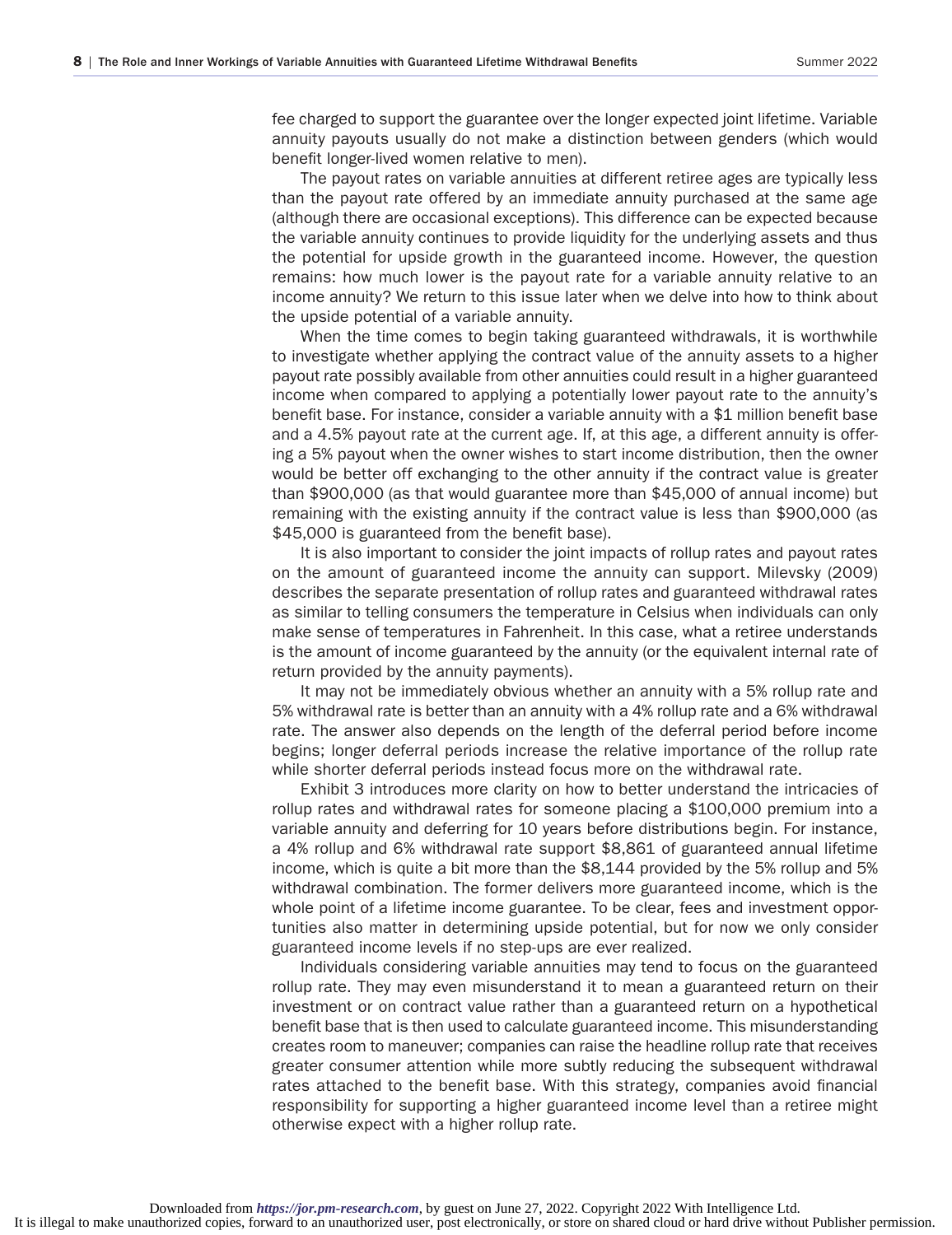| <b>Withdrawal Rate</b> |                    |         |         |          |          |          |
|------------------------|--------------------|---------|---------|----------|----------|----------|
|                        | <b>Rollup Rate</b> | 4.0%    | 4.5%    | 5.0%     | 5.5%     | 6.0%     |
| Compounded             | 4.0%               | \$5,921 | \$6,661 | \$7,401  | \$8,141  | \$8,881  |
|                        | 4.5%               | \$6,212 | \$6,988 | \$7,765  | \$8.541  | \$9,318  |
|                        | 5.0%               | \$6,516 | \$7,330 | \$8,144  | \$8,959  | \$9.773  |
|                        | 5.5%               | \$6,833 | \$7,687 | \$8,541  | \$9.395  | \$10.249 |
|                        | 6.0%               | \$7,163 | \$8,059 | \$8,954  | \$9,850  | \$10,745 |
|                        | 6.5%               | \$7,509 | \$8,447 | \$9,386  | \$10.324 | \$11,263 |
|                        | 7.0%               | \$7,869 | \$8,852 | \$9,836  | \$10.819 | \$11,803 |
| Simple                 | 5%                 | \$6,000 | \$6,750 | \$7,500  | \$8,250  | \$9,000  |
|                        | 6%                 | \$6,400 | \$7,200 | \$8,000  | \$8,800  | \$9,600  |
|                        | 7%                 | \$6,800 | \$7,650 | \$8,500  | \$9,350  | \$10,200 |
|                        | 10%                | \$8,000 | \$9,000 | \$10,000 | \$11,000 | \$12,000 |
|                        |                    |         |         |          |          |          |

## EXHIBIT 3

Guaranteed Income Supported by a \$100,000 Premium with a 10-Year Deferral Period before Income Begins

If consumers are confused and only concentrate on the annuity that offers the best rollup rate, then they may overlook the opportunity to achieve the highest guaranteed income for their premium dollars. It is important to focus on the guaranteed income provided by the rollup and withdrawal factors rather than trying to make some determination in isolation about the combination of factors that *sounds* better.

Another issue is that variable annuities generally make a distinction between distributions that are covered by the lifetime income guarantee rider and one-time distributions that are not part of the guarantee. Nonlifetime distributions may be allowed before guaranteed income distribution begins. That distinction is important because the former would generally allow rollups to continue rather than ending once guaranteed distributions begin (as most rollups do). Moreover, nonlifetime distributions exceeding the guaranteed level are allowed after the guaranteed distributions begin, but this approach proportionately reduces the subsequent guaranteed distribution amounts.

Typically, variable annuities terminate their guaranteed rollup provisions once guaranteed lifetime distributions commence. Step-up opportunities continue for the guaranteed benefit base whenever the underlying contract value of assets reaches a new high watermark on one of the relevant dates. When step-ups can happen more frequently than annually, the usual process is looking back on the contract anniversary date to determine the high watermark on the relevant dates over the past year and then vesting any step-up at that time. Then, applying the guaranteed withdrawal rate to the higher benefit base on the anniversary date allows for larger subsequent lifetime guaranteed withdrawals. It is important to keep in mind that step-ups become less likely after distributions begin because step-ups require the contract value to achieve new high watermark values net of distributions and fees. Pfau (2013) describes simulations of this step-up process.

## DEATH BENEFITS

The standard death benefit for a deferred variable annuity is the greater of either the contract value of any remaining assets at death or the total premiums paid less distributions received by death. The death benefit is paid to the beneficiary.

In addition to optional withdrawal benefit riders, many deferred variable annuities also offer optional death benefit riders that create an opportunity for a payout larger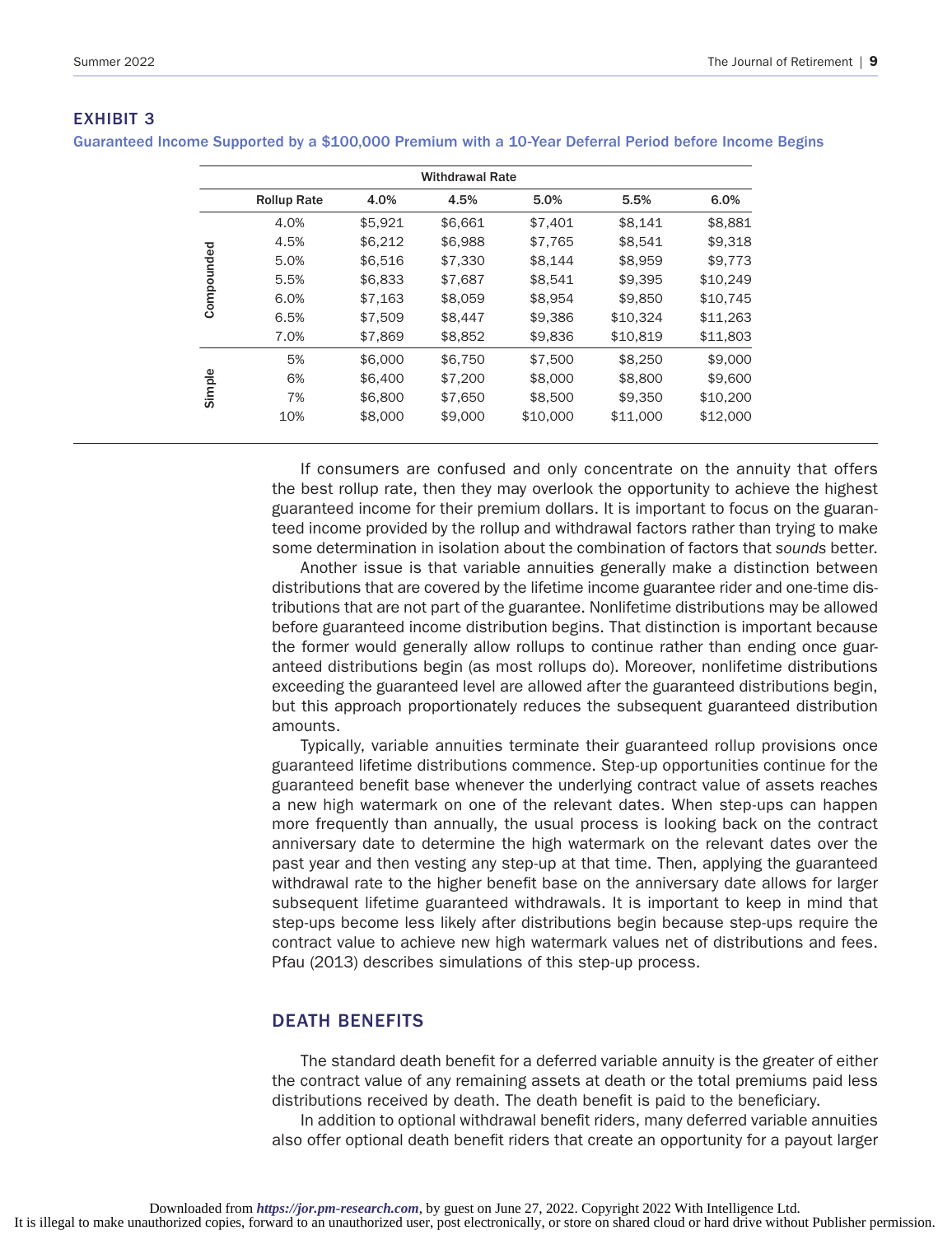than the standard death benefit. Investors should carefully assess these options because they could be counterproductive for those focused on receiving the most guaranteed income from their variable annuity. For instance, a common death benefit rider could support a death benefit equal to the full value of the annuity premiums if at least \$1 remains in the contract by a specified advanced age. Each individual must consider whether a death benefit is a wise choice if the emphasis is otherwise placed on maximizing the spending power afforded by an income guarantee.

With a focus on maximizing spending power, a willingness is maintained to deplete the underlying contract value for assets. However, to keep the death benefit, the contract value must stay above zero, which could create complications because the income guarantee could never be activated if the death benefit is to be maintained. Such a death benefit could be more worthwhile for individuals who are not seeking to derive the most possible value from their income guarantee, such as those with a strategy to pay required minimum distributions from the underlying assets while preserving their initial value as a death benefit. In general, optional income benefit riders and death benefit riders should not be combined because they serve different purposes.

### MANAGEMENT OF RISKS FOR THE INCOME GUARANTEE

Providing a GLWB is a risky endeavor for the insurance company, which must manage both longevity and market risks because the company is obligated to provide lifetime income payments at the guaranteed level if the underlying assets held within the annuity are depleted. The greater the investment volatility and the higher the guaranteed withdrawals allowed by the insurance company, the greater the cost is for creating a risk management framework to support that guarantee. Companies can use several methods to manage these risks.

First, companies can create a strong culture of financial performance and risk management. This approach may help gain an edge in obtaining efficiencies around supporting the guarantees in the least costly way. Consumers may find it hard to distinguish much in this regard among the leading insurance companies other than to assess their strength, size, and past performance in supporting income guarantees during market downturns. Especially as the income guarantees on variable annuities are not covered by the state guarantee associations protecting fixed annuities, investors must take care to choose a company that is likely to stay in business and retain the ability to support its guarantees.

As well, beyond the company's culture and approach to risk management, insurance companies generally have the following levers for managing the risks associated with supporting a lifetime income guarantee:

- Supporting a lower guaranteed income amount.
- Choosing high-quality managers for the investment subaccounts.
- **Example 2** Limiting the volatility allowed within the investment subaccounts.
- Increasing fees for the variable annuity and the income guarantee rider.

Companies may reduce their obligations by encouraging consumers to focus only on one detail, such as a guaranteed rollup rate, rather than on the guaranteed level of income provided through the interaction of annuity parameters. Guarantees can be weakened by using a lower rollup rate, vesting the rollups less frequently, not stacking rollups on step-ups, or connecting the benefit base to lower distribution rates. However, these approaches may only go so far in reducing company obligations because they rely on behavioral mistakes by purchasers who focus on only one lever of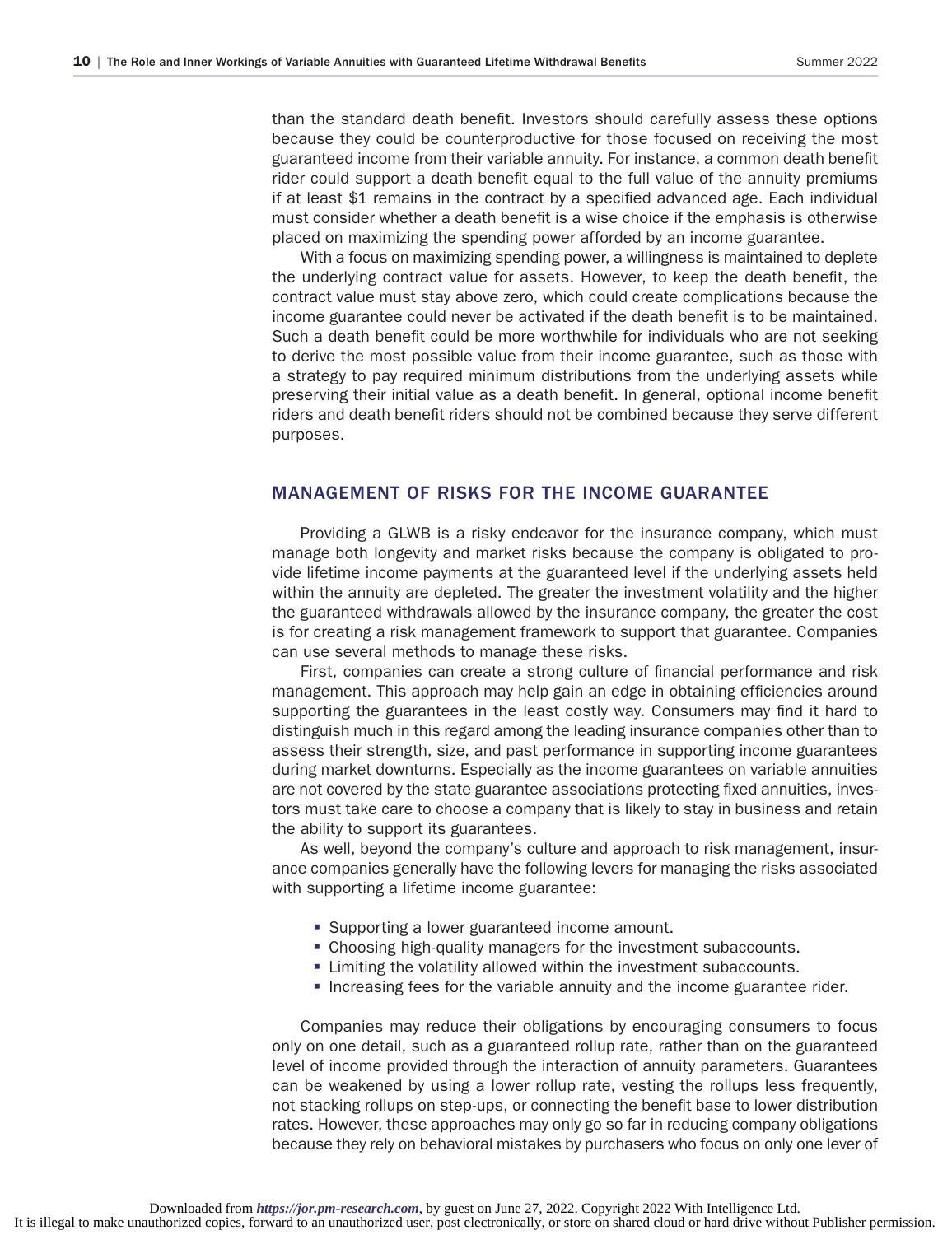the income machine. Companies seeking to provide competitive levels of guaranteed income must manage these accepted risks through investment controls and fees.

The risk to the insurance company in supporting an income guarantee grows as the contract value declines and falls further below the guaranteed benefit base. The insurance company maintains the responsibility to continue funding the guaranteed income levels even if the underlying portfolio is depleted. Consequently, as the contract value of remaining assets falls relative to the guaranteed benefit base used to determine income, the risk to the insurance company increases. Clearly, insurance companies prefer a contract value that is strong and close to the benefit base so that they are less exposed to the costs of provision of the lifetime income guarantee.

The ability to invest more aggressively is a clear advantage provided to the retiree by an income guarantee, but this is a risk that must be managed by the insurance company offering the guarantee. Investing aggressively creates more upside potential for the retiree. Investment growth that leads to step-ups produces both a larger benefit base and a higher contract value for assets. Retirees then only experience a portion of the downside risk. Market losses reduce the contract value, but the income guarantee provides spending power if the assets are depleted through a combination of portfolio losses and distributions. The income guarantee behaves as a type of put option on the stock market because it supports upside growth while reducing the potential harm to the lifetime standard of living that results from market losses.

Ultimately, while the underlying contract value of assets remains positive, retirees are spending their own money. The insurance company pays from its own resources when the contract value depletes. Contract value depletion is the trigger for annuitization, and that is why these variable annuities are classified as deferred annuities. Insurance companies can try to control this exposure to market volatility and capital losses by limiting the total allocation allowed to risky assets, choosing less volatile funds to include as part of the subaccount options, or directly managing the level of volatility exposure through volatility-managed investment funds or through dynamic asset allocation that shift assets away from equities during times of market stress.

Variable annuities will vary by their depth of investment offerings and by the constraints placed on these offerings. Most will provide funds from a variety of leading mutual funds companies. Insurance companies tend to carefully select and manage the fund choices within their annuities, with an eye to finding good performers. The insurance companies are incentivized to avoid underperforming or poorly managed funds because they could cause contract values to be depleted more quickly, forcing the insurance company to make good on its guarantees.

As for constraints, the simplest one is creating a maximum allowed allocation to risky investments such as stocks. Annuity holders may have investing freedom to choose among the funds within the annuity universe but would be restricted from increasing the overall risky allocation above some specified limit (e.g., 60% or 70%). Some companies also require that 10% of premiums remain in a secured value account that earns a fixed interest amount based on short-term interest rates.

In addition, fees are the headline mechanism for managing the guarantee risk. Fees can be used to purchase financial derivatives and support other forms of risk management for the guarantee.

Deferred variable annuities generally have several types of ongoing fees. First, some fees relate to the underlying fund expenses that would be included with any mutual fund investment. The only issue to consider here is whether the funds within the subaccounts have elevated fees because of the inclusion of 12b-1 fees in their expense ratios and whether investment options available to the individual outside of the variable annuity also include 12b-1 fees. These fund fees are charged on the contract value of underlying assets and would end if the contract value is depleted.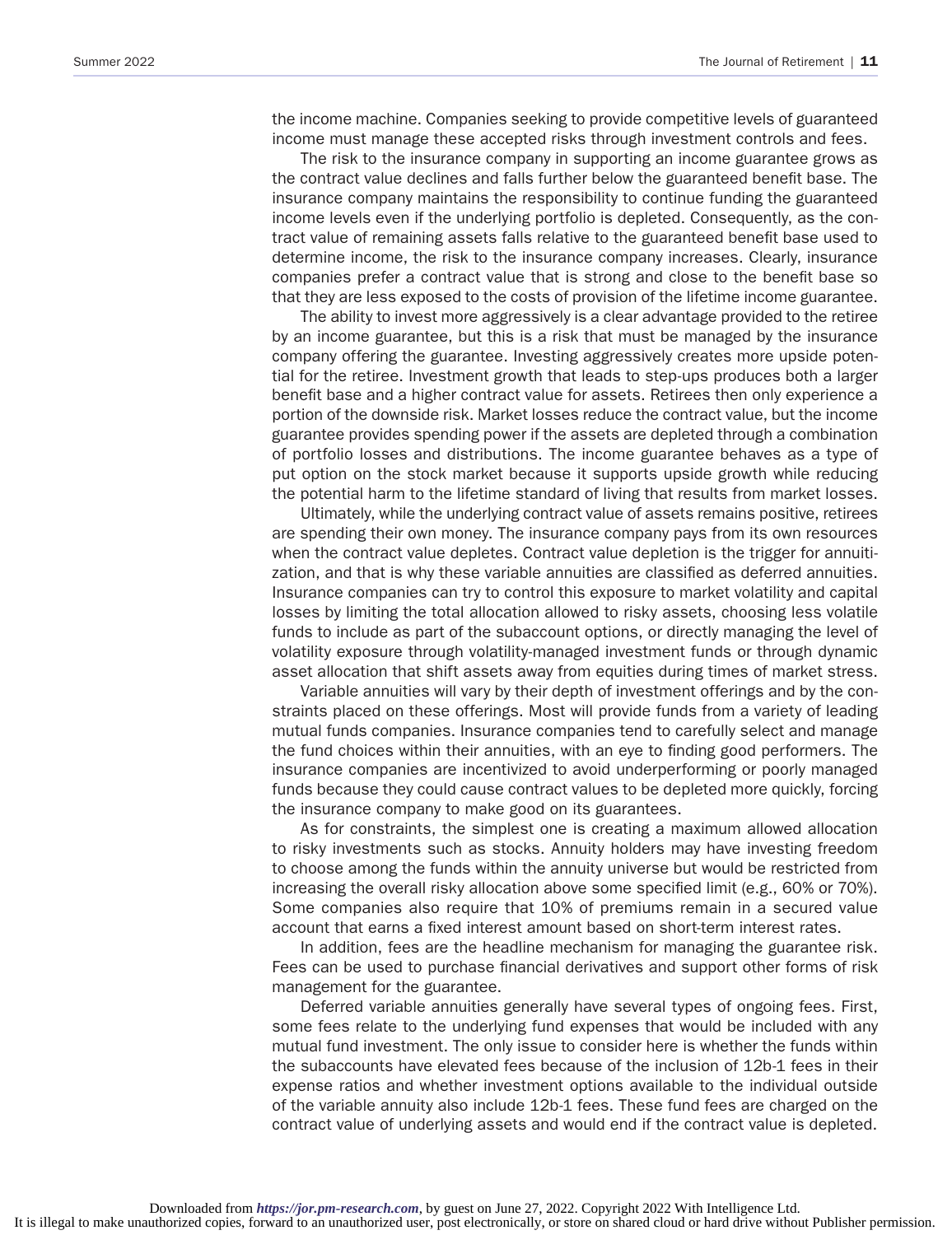Second, another type of fee relates to mortality and expense charges for the insurance company. These fees help support the risk pooling and business costs of the insurance company as well as basic annuity death benefits. These fees are also typically charged on the contract value of assets. Annuities may also impose a small fixed annual fee, at least for accounts with lower balances.

Third, a type of fee that may exist temporarily is the contingent deferred sales charge (or surrender charge) for investors seeking nonlifetime distributions above the allowed level in the early years of the contract. Surrender charges receive much of the criticism related to fee levels for variable annuities. Such annuities are liquid (i.e., they may be surrendered, with the contract value returned as an excess distribution above the guaranteed distribution level), but in the early years of the contract, surrender charges may limit the portion that can be returned without paying a fee. For instance, surrender charges could work on a sliding scale starting at 7% in the first year that the annuity is held and then gradually declining by 1% a year and reaching zero after the seventh year. In this case, after the seventh year that the annuity is held, the surrender charges end, and the contract value is fully liquid in all subsequent years.

The purpose of these charges is to help the insurance company offset the fixed costs involved in setting up a new annuity contract that can otherwise only slowly be offset over longer periods through the ongoing mortality and expense charges of the annuity. The largest of these fixed costs is the commission paid to the advisor selling the variable annuity. Surrender charges do not apply to any guaranteed lifetime distributions, and often variable annuities allow free annual withdrawals of up to 10% of the assets before surrender charges are imposed. Surrender charges may also be waived for required minimum distributions when held in qualified retirement plans.

Newer s annuities designed for noncommission advisors usually have lower fees, in part because the advisors charge for their services separate from the annuity rather than being paid through the annuity. No longer is an upfront commission paid by the insurance company. Mortality and expenses fees should also be lower for these no-commission variable annuities because a portion of the fees is no longer allocated to pay the advisor.

Furthermore, optional riders providing living benefits through a lifetime withdrawal guarantee or a stronger-than-standard death benefit guarantee require an additional ongoing fee. The rider is charged while the contract value remains positive. Rider charges end after the account is depleted, and payment of the guaranteed benefits continues, but with insurance company resources.

Rider fees can be confusing because they may be charged in three ways. First and most expensive, the rider is charged on the benefit base. As the contract value approaches zero, the rider cost increases as a percentage of remaining assets and depletes the contract value more quickly. The two other options are charging the rider on the contract value of assets or on a declining benefit base equal to the benefit base less cumulative guaranteed withdrawals. Charging on the contract value could be more expensive in scenarios with market upside and strong growth for the contract value, but charging on the declining benefit base could be more expensive if the contract value decreases quickly and if there is a long deferral period.

For these optional riders, it is clearly worthwhile for investors not to pay for riders that they do not intend to use. It is also important to keep in mind that most variable annuity contracts allow provisions for these fees to be increased (or decreased), so investors should take note of the maximum possible charges allowed by the contract.

With these various fees, total variable annuity fees possibly could add up to as much as 4%. These fees, along with surrender charges, are why variable annuities have developed a reputation as a high-cost financial product.

The message about fees is worth digging into further, as it presents one of the biggest objections to variable annuities compared to an unprotected investment portfolio.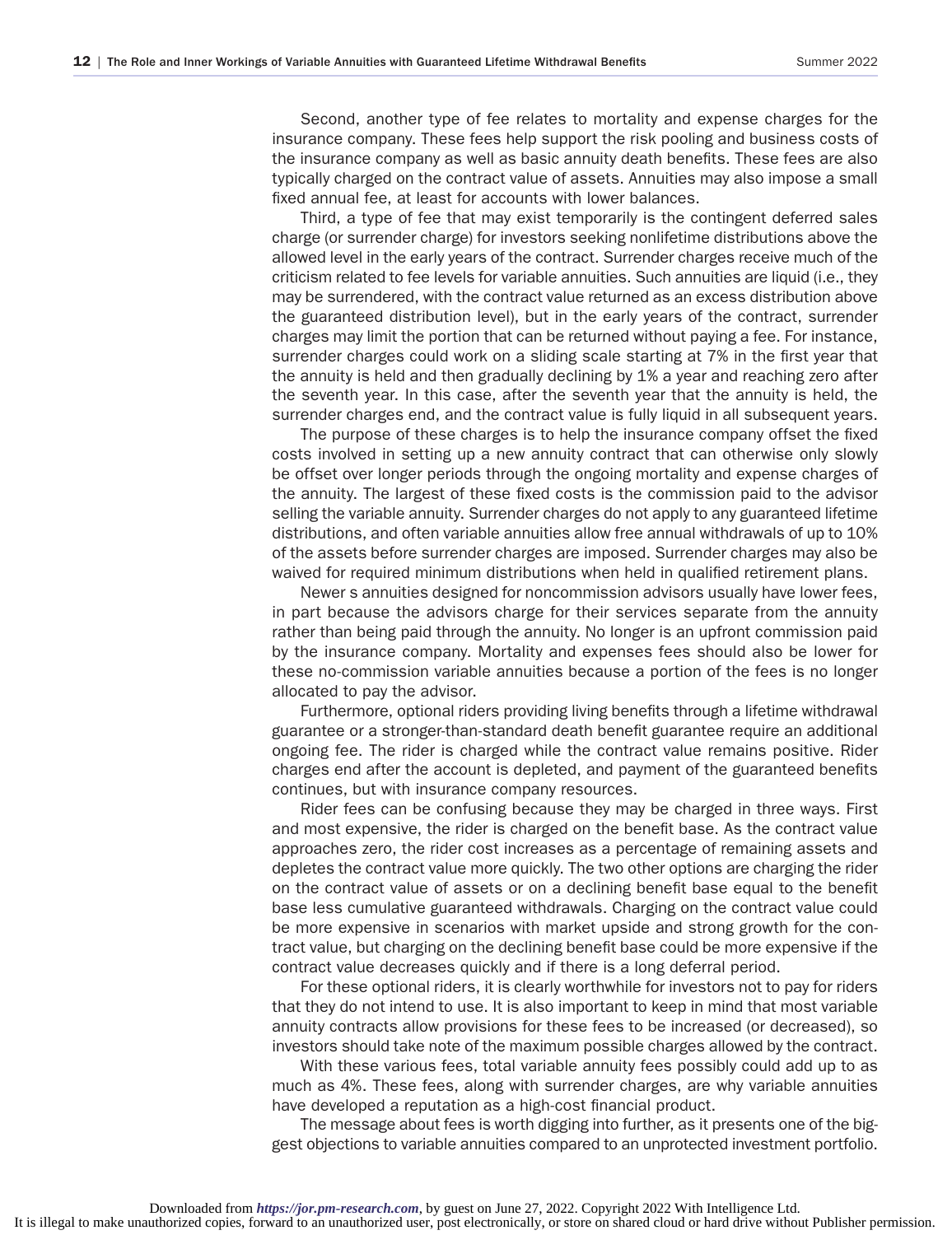However, it is important to frame the issue of variable annuity fees in terms of the potential value that the variable annuity can provide to a retirement income plan. Variable annuities may have higher ongoing charges than nonannuity investment portfolios, but a portion of those fees pays for the assurance of a lifetime income in the face of longevity and market risks.

Variable annuities maintain a contract value that has a higher associated cost, but the focus should be on how many assets must be earmarked for different retirement goals. With risk pooling, an income rider may allow fewer assets to be earmarked to meet retirement spending needs, and therein lies its value. A variable annuity with an income rider is then able to pay a guaranteed income for life based on a fixed percentage of the hypothetical benefit base. The most compelling aspect of the variable annuity is simple: even in cases when the contract value of the underlying assets is depleted, the income guarantee continues to be paid for the lifetime of the annuitant.

More broadly, in the context of the retirement income plan, focusing on the internal costs of a variable annuity is not the best way to frame the problem that we are attempting to solve. Instead, we should consider whether an investments-only strategy with lower internal fees is preferable if its approach to managing longevity and sequence risks means that the retiree must either spend less or delay financial independence because of the necessity to earmark a larger overall asset base to ensure that retirement spending goals can be covered. That is the context in which to assess fees: can they support better outcomes through risk pooling that reduces the overall costs of the plan in terms of the asset base required to make the investor comfortable about meeting the financial goals of retirement.

## INCOME GUARANTEES, RISK CAPACITY, UPSIDE POTENTIAL, AND ASSET ALLOCATION

If the investor maintains the same asset allocation both inside and outside of the variable annuity, then the additional fees for a variable annuity can be expected to deplete the underlying value of the assets more quickly than if they were held in an unprotected investment account with lower fees.

However, this outcome changes if one accepts the notion that having an income guarantee in place can support using a higher stock allocation within a variable annuity. In this case, when markets do well in retirement, the additional exposure to the risk premium can more than offset the higher costs of the variable annuity to allow for greater overall growth in assets. If markets perform poorly in retirement, the additional costs within the variable annuity could cause a depletion of assets sooner than otherwise would be expected. But with poor returns, the investments-only portfolio would be on track for depletion shortly thereafter.

With the variable annuity assets, at least the income guarantee continues to support spending after the contract value is depleted. With an investments-only approach, spending power ends. Over time, variable annuities with income guarantees could have either lower remaining wealth because of fees or higher residual wealth if the guarantee moves an investor to accept a higher stock allocation and if stocks perform well.

The assumptions about asset allocation for guaranteed funds and unguaranteed funds are incredibly important. Naturally, retirees with income guarantees feel more comfortable about accepting a more aggressive asset allocation, and approaches ideally should be compared by using the asset allocations that a retiree would choose for both a guaranteed and unguaranteed approach. This will be individual specific. Milevsky and Kyrychenko (2008) provide research based on over 1 million variable annuity policyholders, showing that those with optional income guarantees were willing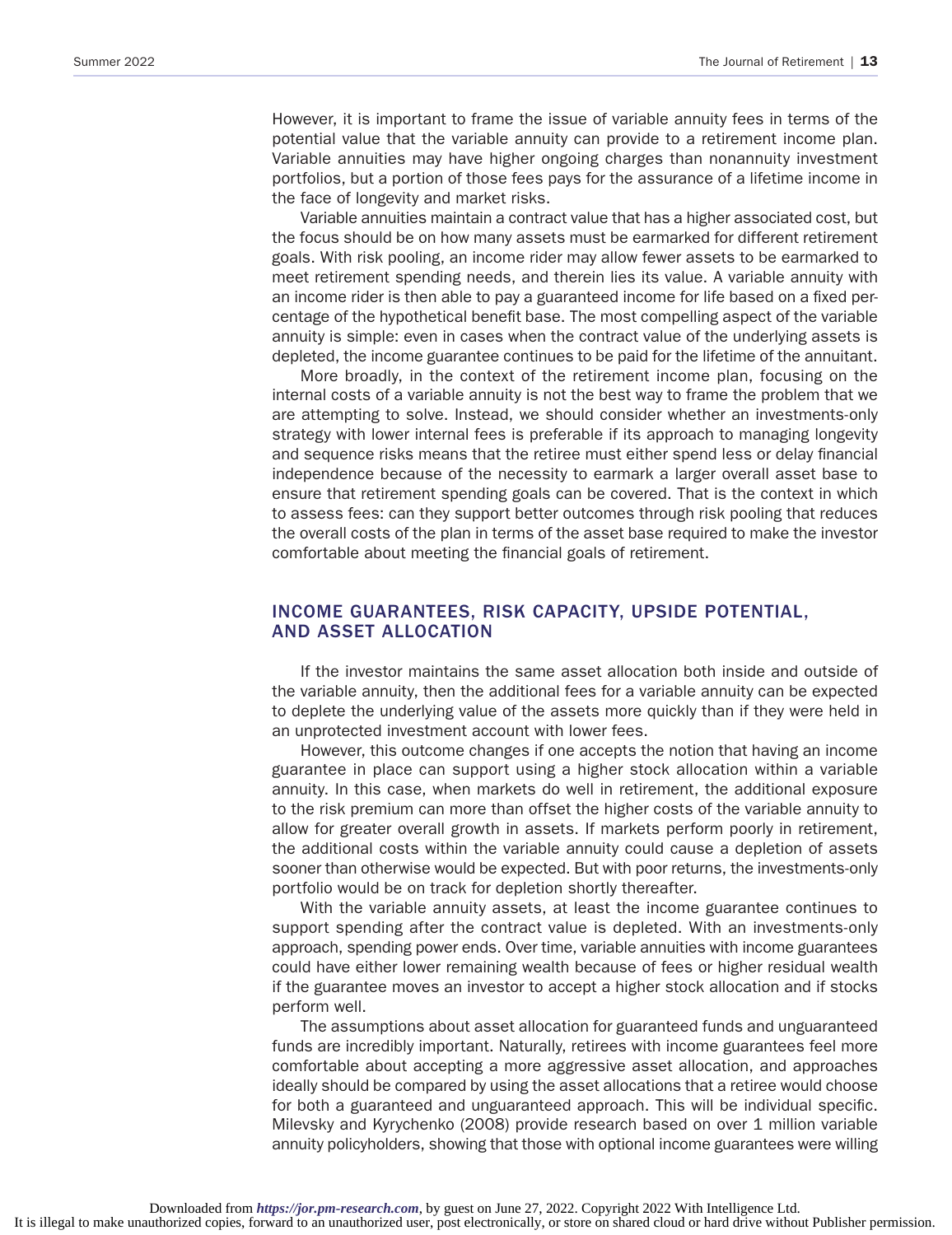to hold about a 5% to 30% higher stock allocation than those without guarantees on their variable annuities. For instance, someone willing to hold 40% stocks without a guarantee might increase their stock allocation to between 45% and 70% (if allowed) with an income guarantee in place.

When the income guarantee is supported with actuarial bonds, the risk capacity of retirees increases because their retirement standard of living is less vulnerable to a market downturn. This circumstance can provide the capacity to use a higher stock allocation when a guarantee is in place, both inside and outside of a variable annuity: inside because the income guarantee protects income on the downside while still offering upside potential and outside because the income guarantee reduces the harm created if portfolio assets are depleted.

A retiree may be willing to invest more aggressively within the variable annuity than with an investments-only strategy. The variable annuity owner has the upside potential to grow the asset base and increase guaranteed income with a higher stock allocation while knowing that the retirement income is protected and sustainable even if the market is performing poorly in the pivotal early years of retirement.

The income riders on variable annuities provide the ability to receive mortality credits, which can reduce the asset base required to support a lifetime spending goal. The rider fees paid for the income guarantee buy insurance that the spending will be protected in case purchasers live longer than expected, experience sufficiently poor market returns that they outlive their underlying investment assets and cannot sustain an income for life, or both.

A higher variable annuity fee may provide stronger protections or more upside potential. Retirees should seek to evaluate variable annuities along the tradeoff between choices that can provide the most certainty with the lowest cost to potential upside opportunities.

In evaluating a variable annuity guarantee, it is important to first start with the level of guaranteed income if no upside is ever achieved. This calculation can be compared with the guaranteed income from an income annuity offering a cash refund, which is most comparable to the standard death benefit for variable annuities. The difference in payouts between the two choices better relates to the cost of upside and liquidity while the retiree is alive. Most frequently, the variable annuity guaranteed withdrawal rate will be less than an income annuity. The differential reflects the guaranteed income that an investor would give up to receive the upside potential and liquidity in the contract.

With the investment options and annuity features, how likely is it that the contract value can grow, and how important is it to the retiree to maintain the liquidity provided by the contract for those assets? Regarding liquidity, we must remember that we may not be seeing true liquidity if those assets are earmarked for income because excess distributions beyond the guaranteed amount reduce the subsequent amount of guaranteed income. However, if a retiree values this liquidity nonetheless, with a preference for technical liquidity, then comparing the amount of guaranteed income lost to obtain the liquidity (and upside) helps to quantify the tradeoff for the decision between income annuities and deferred variable annuities with income guarantees.

#### CONCLUSIONS

We outline many factors that impact deferred variable annuity performance, such as rollup rates and the frequency of their vesting as well as how long they are applied, step-ups and their frequency, applicability of rollups stacking on step-ups, guaranteed withdrawal rates, death benefits, investment choices, allowed asset allocation and the range of investment offerings, use of volatility-managed strategies, and fees for